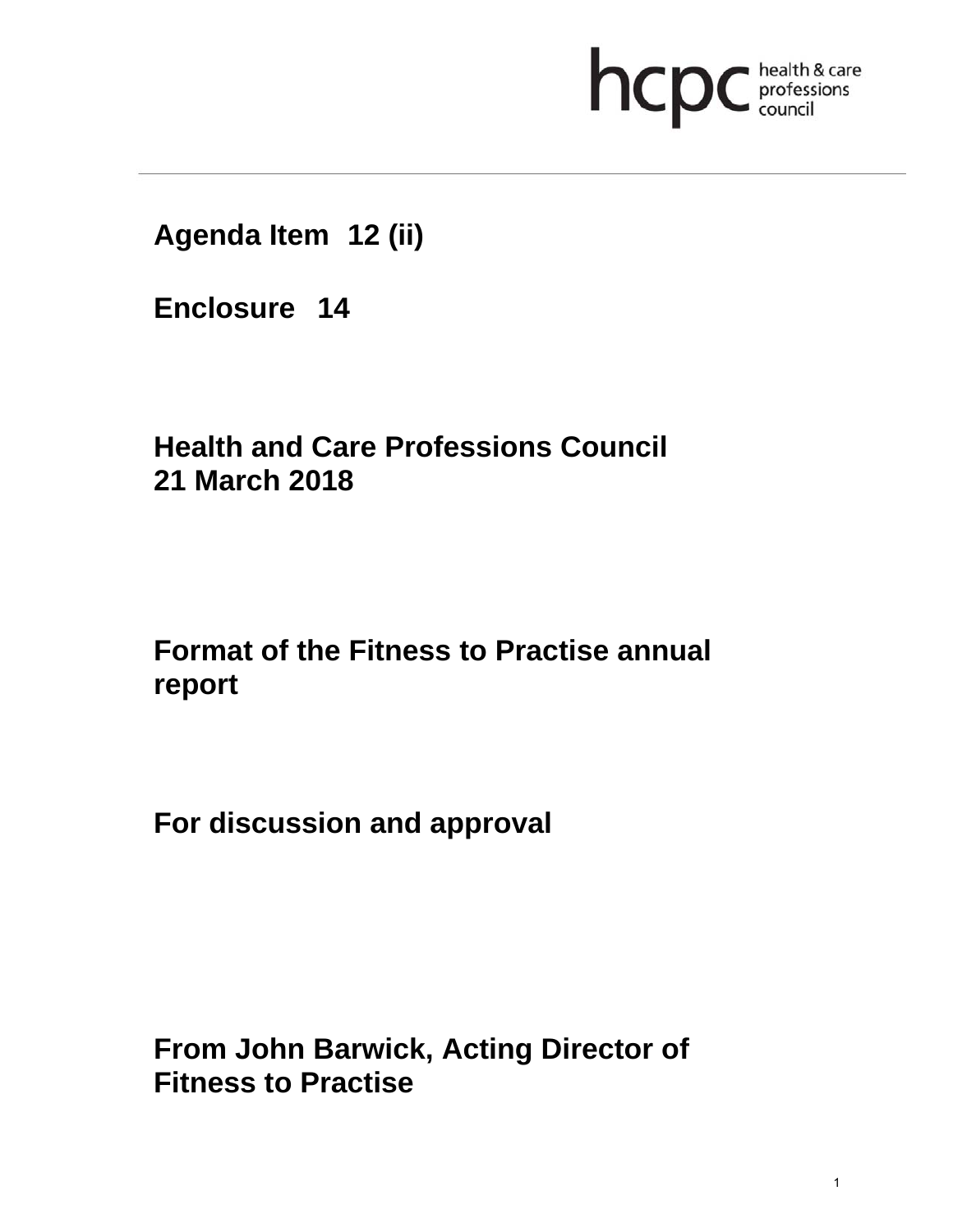# **INCID** C professions

Council, 21 March 2018

# **Proposed structure for the Fitness to Practise Annual Report**

Executive summary and recommendations

#### **Introduction**

Article 44(1)(b) of the Health and Social Work Professions Order 2001 requires the Council to publish an annual statistical report describing the range of fitness to practise activity undertaken in the previous year.

Council considered the draft Fitness to Practise Annual Report 2016-17 in September 2017 and invited the Executive to review the content of future reports, in order to include more information on the nature of concerns raised, as this would enhance the reports usefulness to stakeholders.

A review has now been undertaken and this paper sets out the proposed structure for future Fitness to Practise Annual Reports. It has been put together with input from the Communications Department and following research into the reports of other healthcare regulators.

The proposed structure includes the statutory information that we are obliged to include and the content will:

- relate our work to how we protect the public;
- promote our standards of conduct, performance and ethics;
- educate the public on what behaviour is expected of professionals registered with the HCPC;
- identify potential learning for our registrants;
- apply plain language to make the report more engaging for all the stakeholders.

In relation to visual presentation, we propose to

- make the report more visually engaging;
- present information in a succinct way;
- apply colour coding in line with other key HCPC reports.

For ease of reference, the previous report contents is attached at Appendix 1 and the proposed new format report contents is attached as Appendix 2. In summary the main differences are:

• Section 1: FTP key information replaces the introduction section in the previous version. This section will explain our public protection role; provide a summary of key fitness to practise developments and future priorities. A summary of key statistics will also be included. We propose to no longer publish a separate key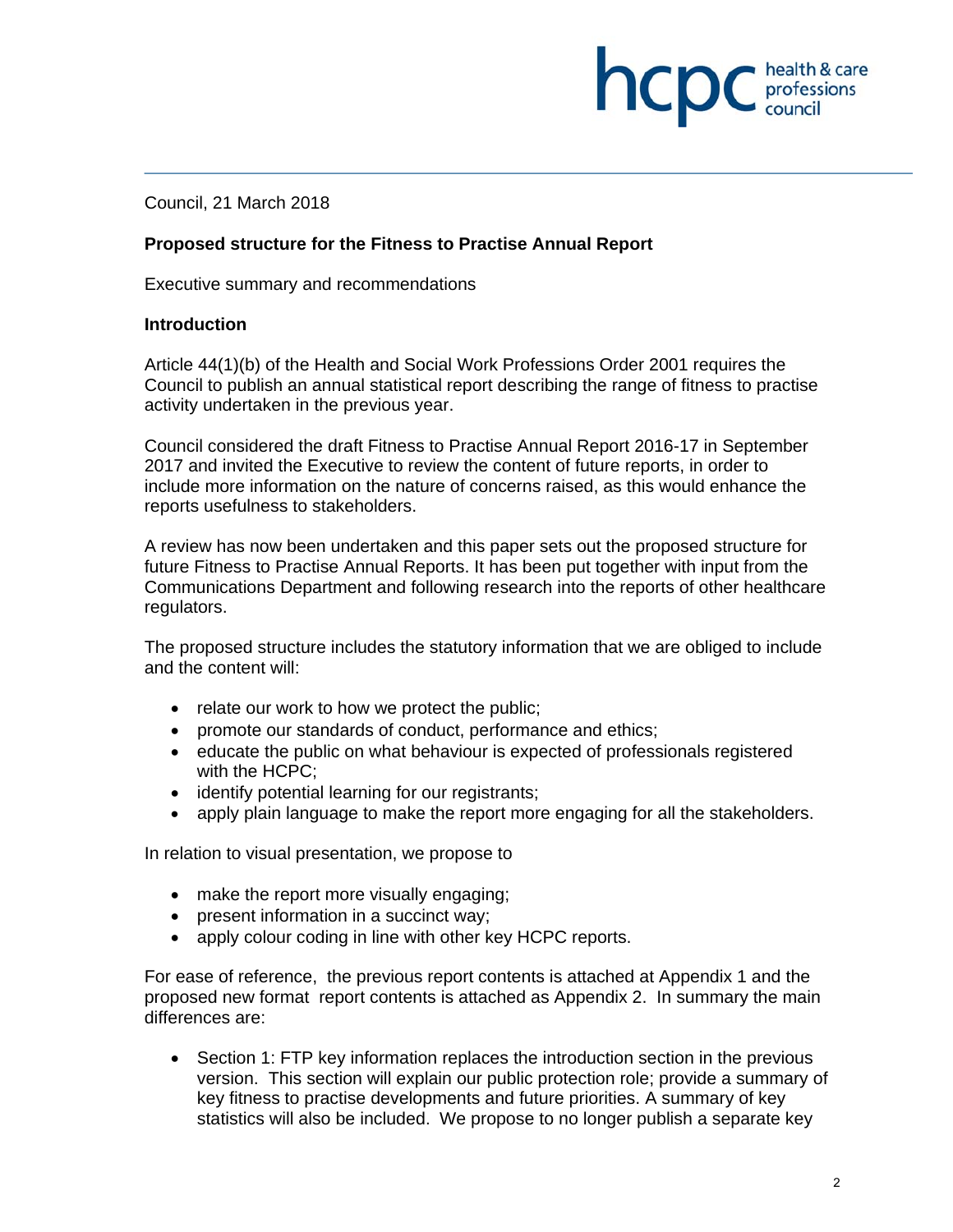information document which supports a more streamlined approach to our reporting.

- Section previously called 'Cases received' will be replaced with a section titled 'Concerns raised with us'. This section will include information about how to raise a fitness to practise concern as well the decision making process.
- Proposed section which focuses on how we manage fitness to practise cases. Information about all hearing types will be presented together in this one section.
- Case studies will be linked to the HCPC standards. We also propose to present the case studies thematically, highlighting the potential learning for registrants.
- We propose to discontinue the historical statistics that are included in appendix one of the current report. Key trends will be included in section one of the proposed new report format.
- A section focused on continuous improvement which will be used to reflect the outcome of our FTP stakeholder satisfaction surveys as well as information relating to High Court appeal cases.

### **Decision**

The Council is asked to agree the proposed structure for future Fitness to Practise Annual Reports.

#### **Background information**

The Fitness to Practise Annual Report 2016-17, approved by Council in September 2017, and the key information document are available here:

http://www.hcpcuk.org/assets/documents/100055BAFitnesstopractiseannualreport2017.pdf

http://www.hcpc-uk.org/assets/documents/100055BBFitnesstopractisekeyinformation2017.pdf

The minutes of the Council meeting held on 20 and 21 September 2017 are available here:

http://www.hcpc-uk.org/assets/documents/100055F5Enc01- MinutesoftheCouncilmeetingof20and21September2017.pdf

#### **Resource implications**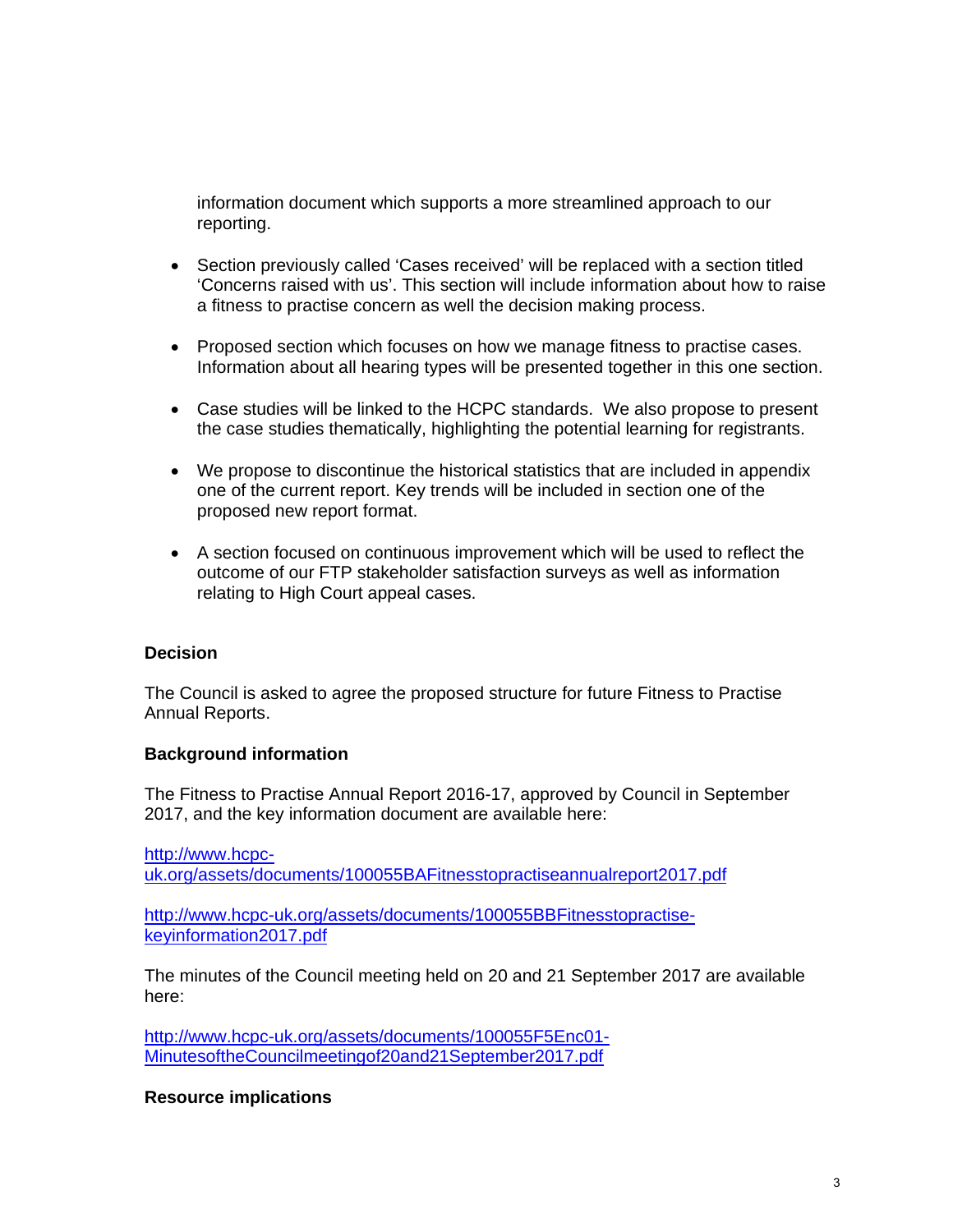The production of the annual report have been accounted for in both the Fitness to Practise and Communication Departments work plans for 2018–19. The proposal to no longer publish a separate *Fitness to practise key information 2017* document is expected to reduce the total production cost compared to previous years.

## **Financial implications**

The financial implications associated with this plan have been accounted for in the 2018–19 Fitness to Practise and Communication Departments budgets.

### **Appendices**

Appendix 1: contents page of 2016-17 report

Appendix 2: proposed structure for the Fitness to Practise Annual Report

# **8 March 2018**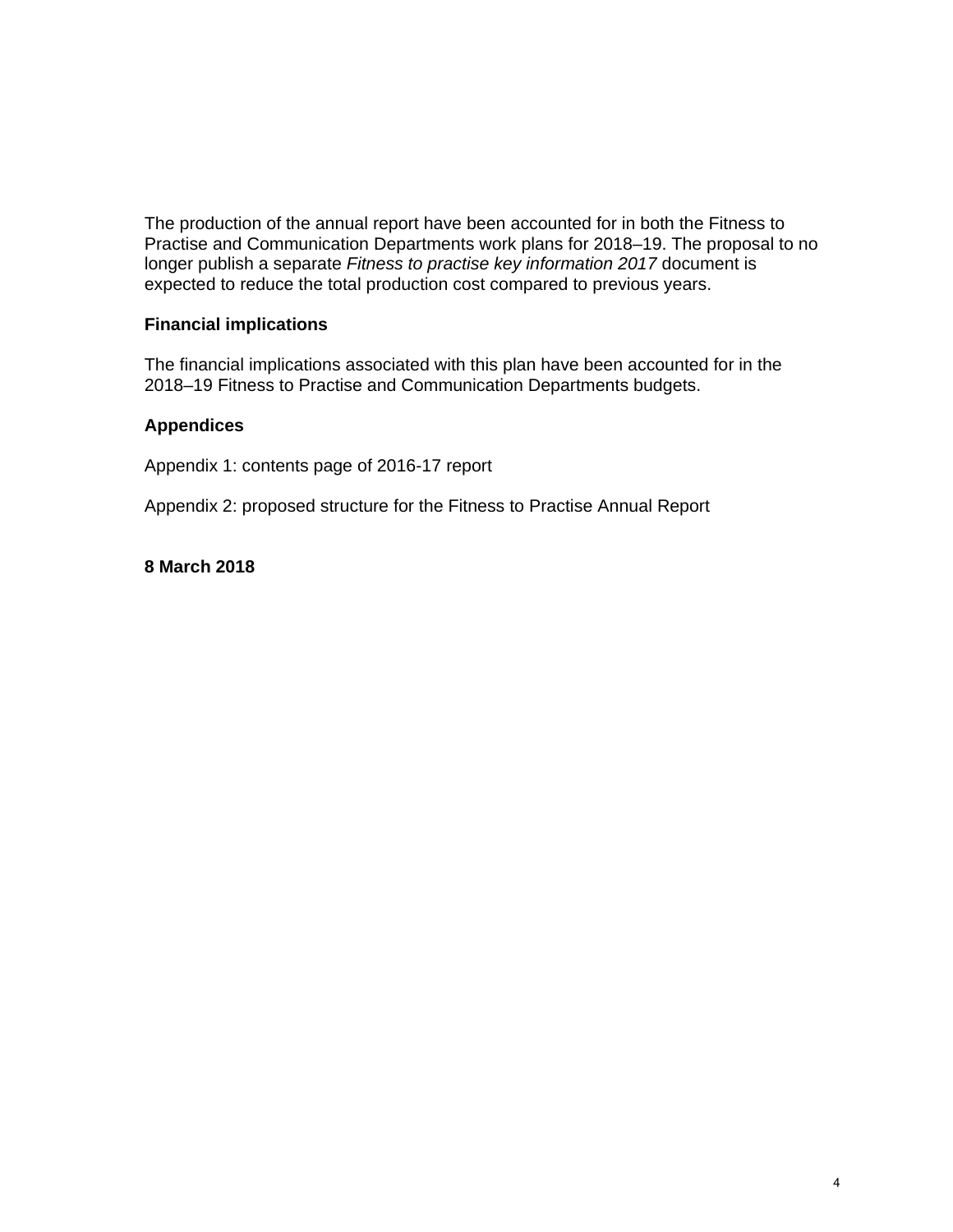# **Appendix 1: Contents of 2016-17 Fitness to Practise Annual Report**

Executive summary

**Introduction** 

Cases received in 2016–17

Investigating Committee Panels

Interim orders

Public hearings

Suspension and conditions of practice review hearings

Restoration hearings

The role of the Professional Standards Authority and High Court cases

Further Information

Appendix one (Historical Statistics)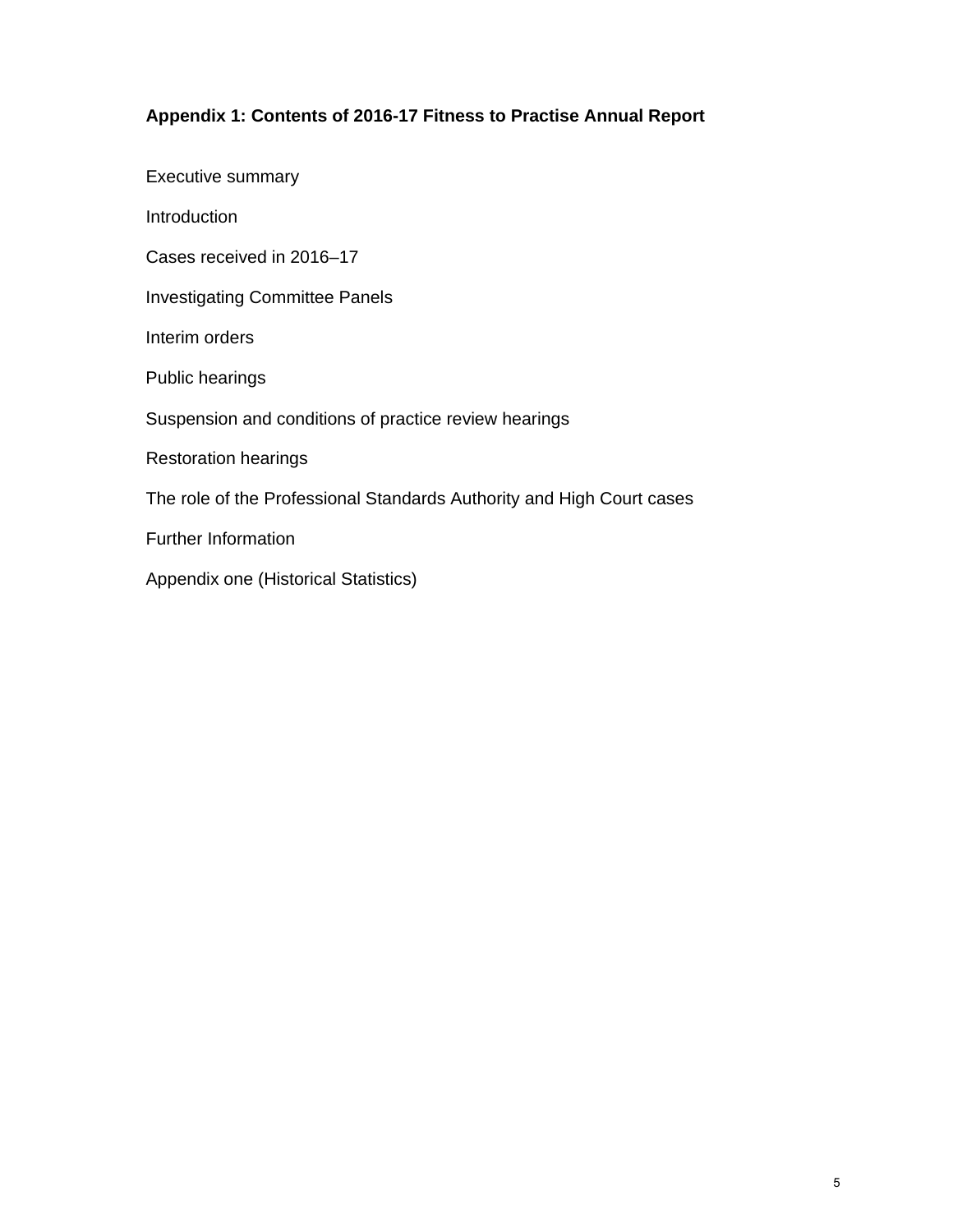

**Appendix 2:** Proposed Contents of Fitness to Practise Annual Report 2017-18

# **Executive Summary**

[700-900 words]

[Provides a summary of the longer report]

# **Section 1: FTP key information**

#### **Section 1.1 Protecting the public**

[1,000-1,300 words]

[who we are, what we do, how we protect the public]

#### **Section 1.2 Developments in the Fitness to Practise Department**

[1,000-1,300 words]

[key developments and future focus]

#### **Section 1.3 Fitness to practise key statistics**

[including, but not limited to, total number of registrants against concerns received and percentage of the Register, where concerns come from, case to answer by complainant, number of concluded final hearings, outcomes by each committee]

## **Section 2: Concerns raised with us**

[1,000-1,300 words]

[include information on how to raise a concern and breakdown of cases received, who our decision makers are and how they decide whether the concern raises a fitness to practise matter]

### **Section 3: How we manage our fitness to practise cases**

[2,000-2,300 words]

[in all sections include relevant statistical information as well as case studies highlighting most common types of allegations and the learning for registrants, including relating them to our standards of conduct, performance and ethics and guidance, where appropriate.]